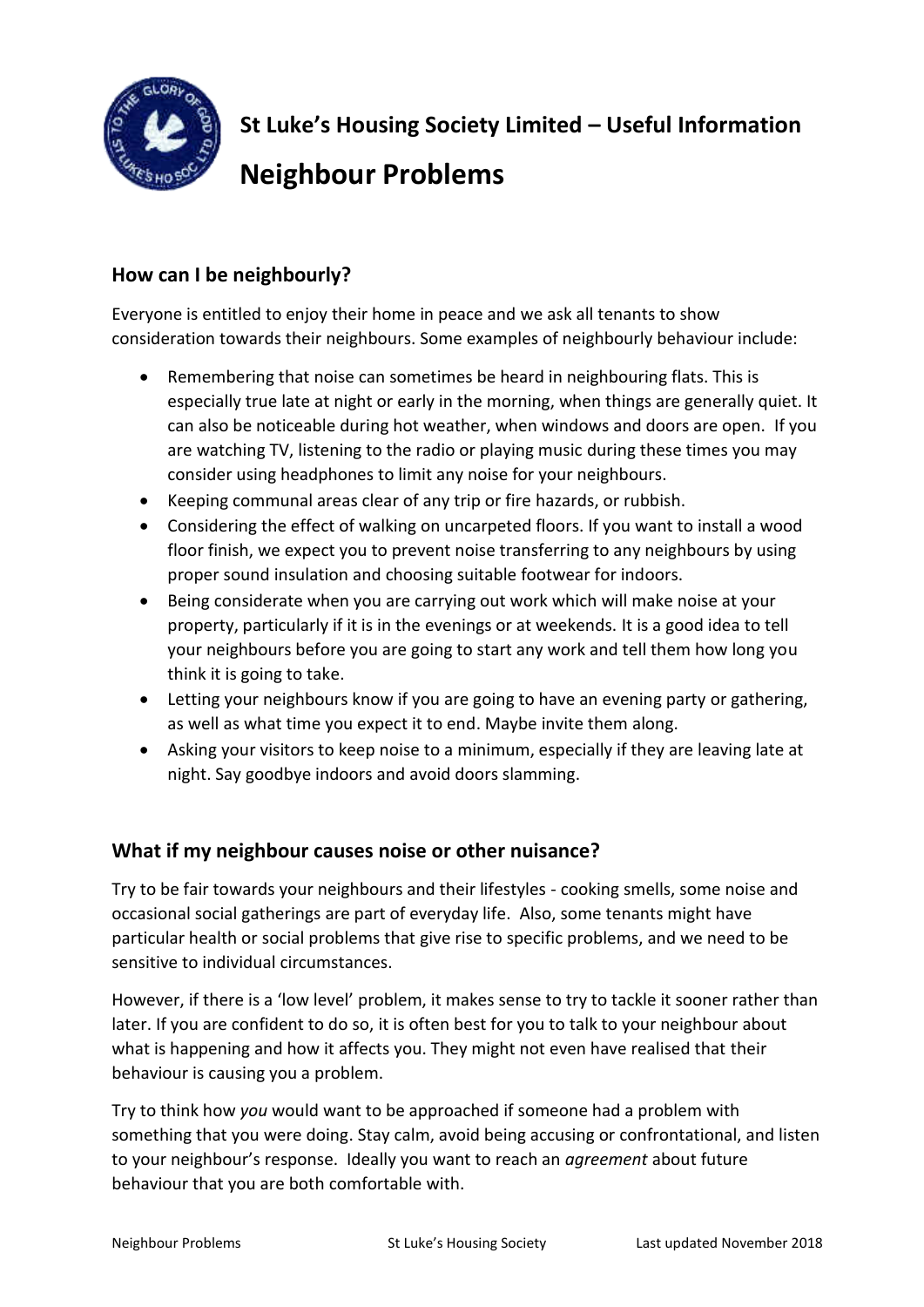If you would prefer, the House Manager will talk to your neighbour on your behalf. You will need to provide specific details about the problem, such as times and dates, and exactly what happened.

It may be that you don't want us to take any action when something first happens – but you do want to make the office staff aware, just in case a pattern develops. We will respect your wishes on this. (Of course, another neighbour might ask us to take action.)

## **What if the problem isn't resolved?**

If the problem can't be resolved amicably and it persists or recurs, we will work with one or both parties to continue to seek an acceptable solution. We may suggest a mediation process. We may ask you to gather detailed evidence. We may need to liaise with other agencies who can provide specialist support and advice to either or both parties. As each situation is unique, we cannot be overly prescriptive here. However, we will consult you about what you would like to happen, and keep you informed within the limits of confidentiality.

## **What if something really serious happens?**

In the event of an incident which is criminal in nature, such as intimidating or threatening behaviour, racial abuse, domestic violence, theft or vandalism etc. you should report the matter to the police (101 for a normal report, 999 in an emergency) and contact the House Manager or General Manager as soon as possible.

Any such incidents will be dealt with as a priority. We will seek help as appropriate from the police, and from Oxford City Council (who have a specialist trained team for tackling antisocial behaviour). We will provide ongoing support to any victim and keep them updated on any court or other action.

### **Is the Board involved?**

The Board does not need to be made aware of minor issues. However, we will report any serious or persistent anti-social behaviour or neighbour disputes to the Board (in an anonymised format), in order that their experience and counsel can help to guide future actions.

### **What if I am not happy with your response?**

Please talk to us again. Neighbour problems can be a difficult issue, and there isn't always an easy solution. If you continue to be unhappy with our response, you can use the Complaints procedure to seek a formalised review.